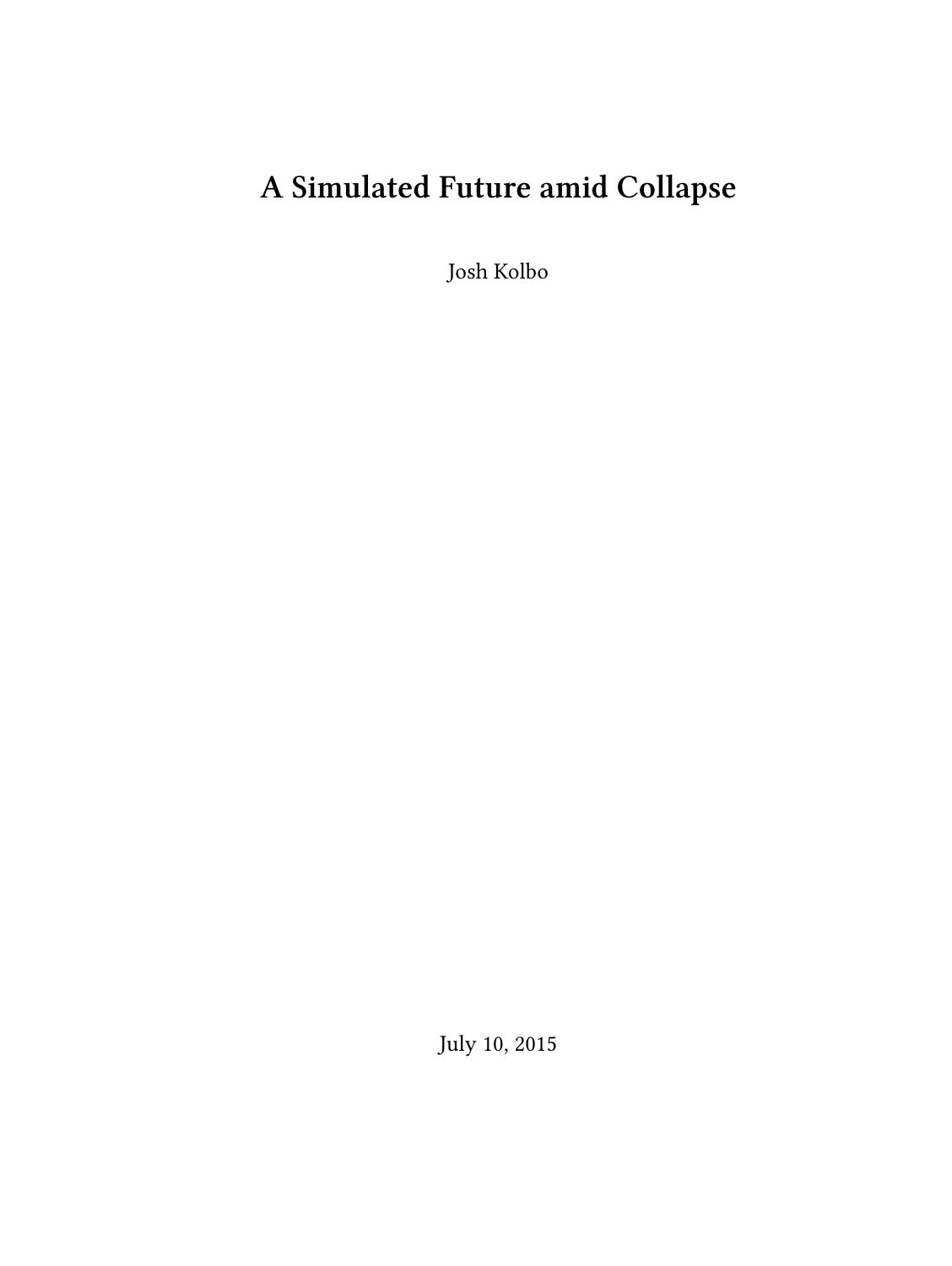## Contents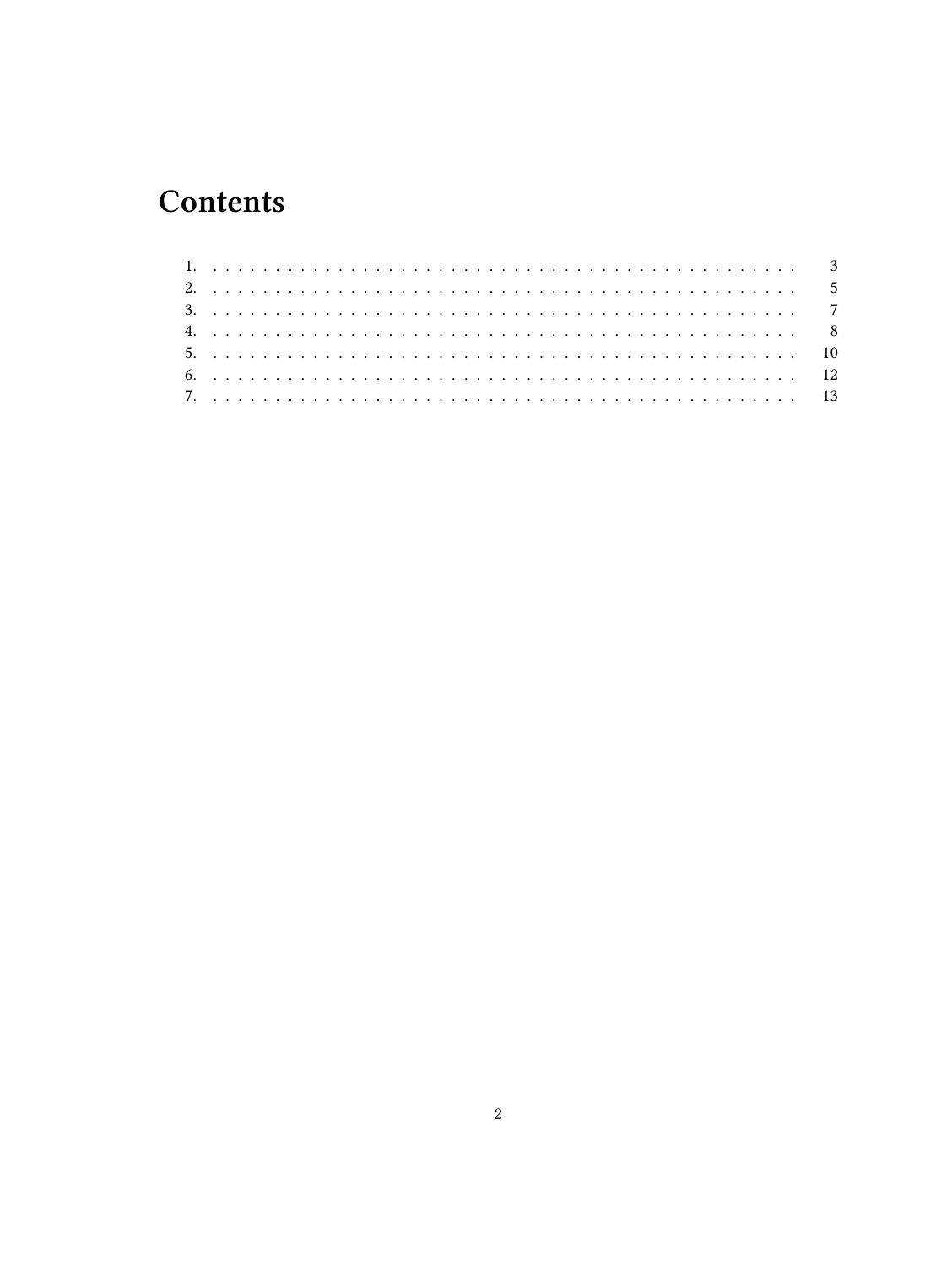As the physical world degrades and so corrodes the credibility of institutions that enable consumption, the status quo in the global north goes virtual. Within a short time, we've witnessed a rapidly increasing capacity to design, simulate and conjure a virtual perception of reality with exactitude and definition. Our ability to simulate reality has come to match our ability to record it. We're able to simulate and produce a photographic image of an object without any need for the object itself. The same goes for retouched images and the act of retouching. As a result, images no longer need to represent the limits of production, but are limited only by our programs of artifice. This calls for a renewed focus on political subjectivity, specifically a subjectivity that mediates and problematizes artistic production and experience now inescapably laden with nuanced political dimension. The simulated photograph exists and functions primarily within this socio-political landscape. So, it is critical to unpack its relation to post-industrial production and illustrate its primary functions as they relate to a larger and more complex network of processes and concepts, which have the potential to obscure or abstract the physical externalities of capitalist consumption through idealist virtual worlds. Relating directly to capitalism's habit of systemic failure, these virtual constructs are designed for the purpose of continuing capitalist consumption in our modern era. More than a decade after the earliest speculations on the virtual, we can now look critically at the ways in which these virtualities have been developed to offer insight into idealist technologies, and the way they morph and transmute with their social adaptation.

#### <span id="page-2-0"></span>**1.**

To orient oneself in relation to any subject matter using a method of consistent analysis usually requires a degree of historical accounting. To address the aesthetic dimension of the simulated photograph is to look at the various ways in which it relates to our subjective experience and, therefore, implies a long and overarching history already shaped by political struggle, which codifies its formal structure. The content of form becomes the most relevant feature of any act of production, artistic or otherwise. In order to place the simulated photograph in this context (which is nevertheless far from comprehensive), it is necessary to locate our contemporary methods of formulating subjectivity by looking briefly at the systems and structures that contribute to our ideas of selfhood.

In their book *Manufacturing Consent* from 1988, Noam Chomsky and Edward S. Herman argued that the institutions of mass media in the United States "are effective and powerful ideological institutions that carry out a system-supportive propaganda function by reliance on market forces, internalized assumptions, and self-censorship, and without overt coercion."<sup>1</sup> Today, Chomsky's and Herman's premise is well known and informs the way we look at media produced by corporations. But contemporary culture is absolutely inundated with media, not just from traditional sources, also from social media. One would expect this horizontal expansion of communication to lead to the dismantling of censorship by challenging the institutional power that Chomsky and Herman cite. However, these horizontal technologies are also structured as businesses and therefore hinge on corporate platforms and their own political ideologies. Contrary to what subscribers may think, most social media platforms are driven by consumerist values rather than egalitarian principles. Since the 1990s, some have contended that these 'systems of virtualization' always communicate each platform's ideology as much as any individual

<sup>&</sup>lt;sup>1</sup> Noam Chomsky and Edward S. Herman, Manufacturing Consent, Pantheon Books, 1988, p. 306.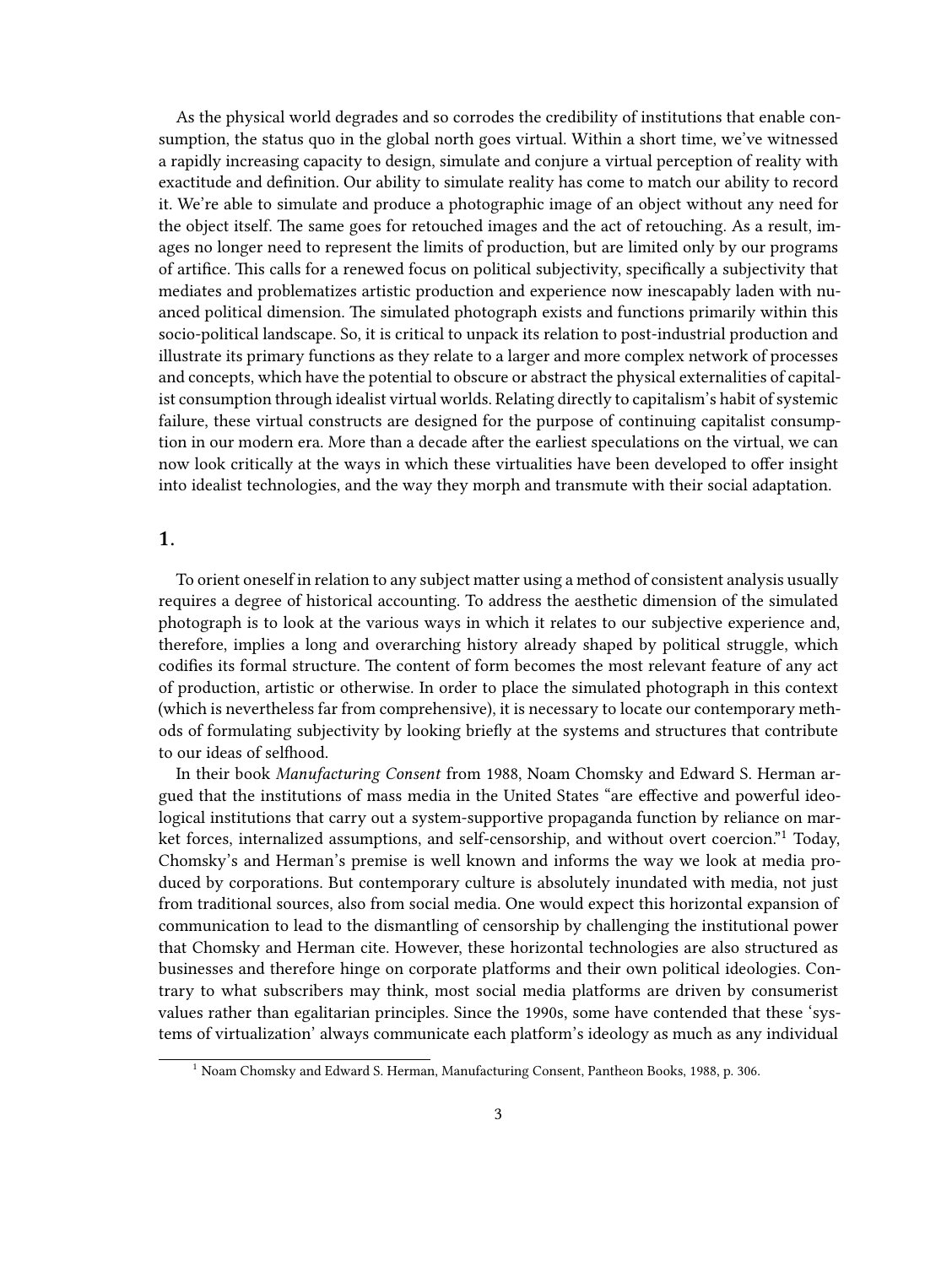user's message by giving equal status to both. This reality has escaped many contemporary users while supporting the perception that there is freedom of will and choice on these platforms – and thus the potential for subversion or other philosophical strategies contrary to the platforms' innate capitalist pursuits. By choice or mass effect, then, we participate in and in fact promulgate a neoliberal political ideology that uses principles of corporate branding to mold identities in ways that strengthen consumerist values and implant them deeply within our constructs of our selves.<sup>2</sup>

Writing about the development of the neoliberal identity in the era of social media, author Philip Mirowski notes, "[Social media] is the ultimate in reflexive apparatus: it is a wildly successful business that teaches its participants how to turn themselves into a flexible entrepreneurial identity [...] It incorporates subtle algorithms that force participants to regularly change and augment their profiles, thus continuously destabilizing their 'identity', as well as inducing real-time metrics to continuously monitor their accumulated 'friends' and numbers of 'hits' on their pages. It distills the persona down to a jumble of unexplained tastes and alliances, the mélange of which requires the constant care and management by an entity that bears some tenuous relationship to the persona uploaded, but must maintain an assured clear distance from it […] As the consequences of multiple personas of indeterminate provenance proliferate, the solution for Facebook problems is always more tinkering on Facebook. If you don't like the profile you made, you can attempt to erase it, but with only indifferent success. It is a scale model of the neoliberal self, and most instructively, it makes a profit."<sup>3</sup>

As outlined by Mirowski, human capital is fundamental to neoliberalism. Through a more active, technological participation in the economy, the alienating aspects of the traditional capitalist conception of work become obscured and the human being becomes a value in itself. The concept of human capital combines the notions of consumer and producer in such a way that the oppositional elements that risk breaking down the individual under the standard conditions of capitalism are erased. In an elementary sense, the consumer becomes a producer and is tasked with producing his or her own satisfaction. Satisfaction is conveyed through our ability to convince others to endorse or privilege our nuanced experience of consumption through a highly personalized and accelerated media methodology. In this way, the consumer grows his or her human capital.

If a social media user replaces or supplements traditional mass media, the confluence of social media users itself becomes and perpetuates "a system-supportive propaganda function by reliance on market forces, internalized assumptions, and self-censorship, and without overt coercion" (Chomsky and Herman once again). As a virtualized society, we become our own keepers through ideological idealism and a narrative of technological progress and freedom. This has led to a positive identification with the neoliberal 'opportunity' society, which technologically creates the conditions for the full realization of the consumerist self. The neoliberal conception of identity "can be realised only within but not beyond the established system," as Ingolfur Bluh-

 $2$  This is in line with the theory of neoliberalism stemming from Friedrich Hayek and the Mont Pelerin Society. To quote social theorist and political economist David Harvey: "Neoliberalism is in the first instance a theory of political economic practices that proposes that human well-being can best be advanced by liberating individual entrepreneurial freedoms and skills within an institutional framework characterized by strong private property rights, free markets, and free trade. The role of the state is to create and preserve an institutional framework appropriate to such practices." In: A Brief History of Neoliberalism, Oxford University Press, 2005, p. 2.

<sup>3</sup> Philip Mirowski, Never Let a Serious Crisis Go to Waste, W. W. Norton & Company, 2013, pp. 112–113.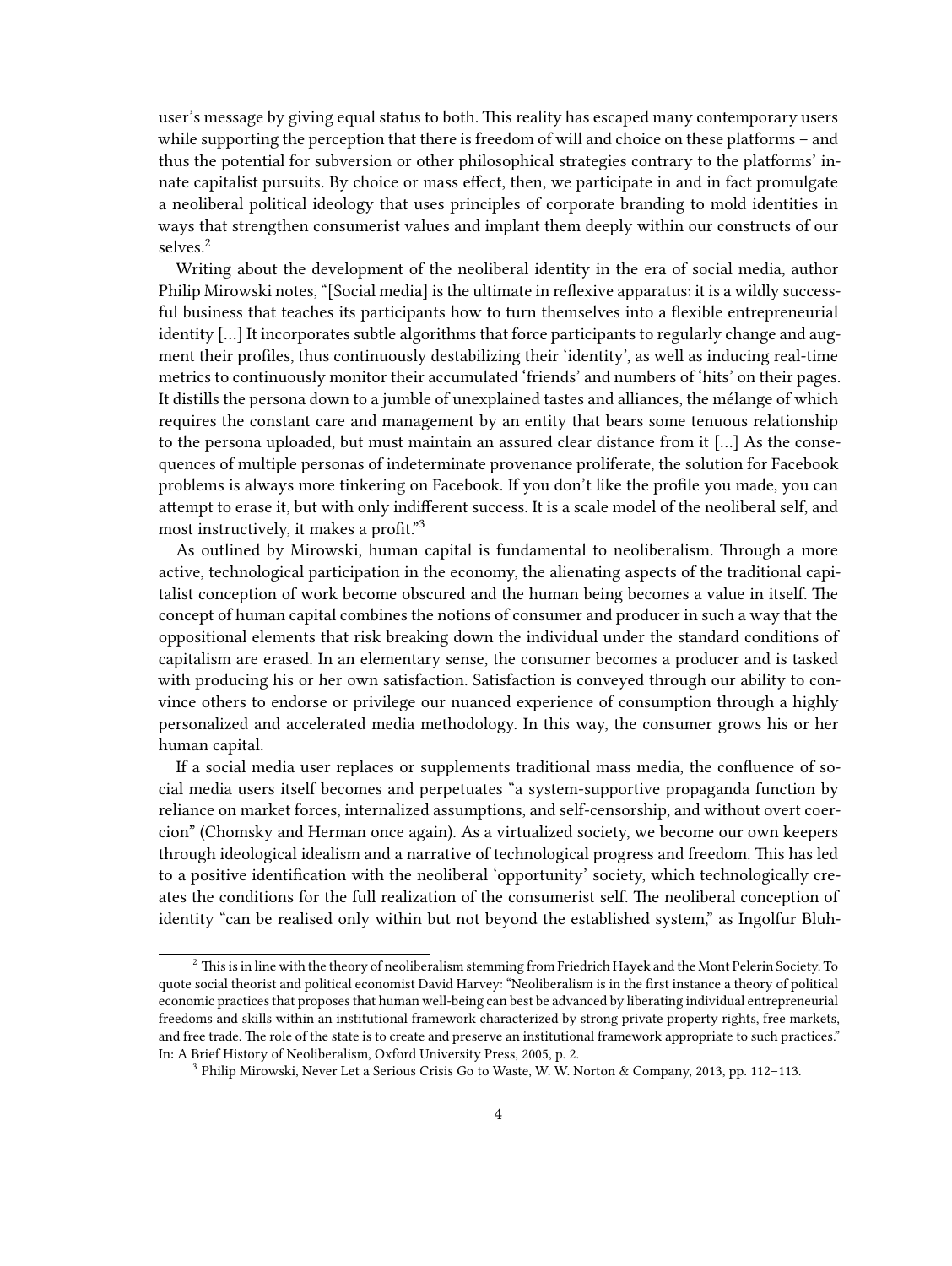dorn argues, as "potential experiences of exclusion and alienation can at best trigger demands for tighter inclusion into the system but not the desire to opt out of consumer capitalism and for abandoning it wholesale. Indeed, as alternative political and economic systems, to the extent that they can at all be imagined, represent a threat to the realisation of the consumer identity, the uncompromising defence of the established system becomes a categorical imperative."<sup>4</sup>

This simple premise has deep implications in that it alludes to a shift in the systemic control of society – toward rhizomatic structures that are inherent to the technologies on which our society is centered. This concept has been further developed by Alexander Galloway, whose thinking and research into the protological elements of the Internet suggests that the distributed network is the diagram for our current social formation and that the method of control in the distributed network is protocol, or the fundamental set of programming rules that outline specific technical standards. From *Protocol*: "In *The History of Sexuality, Volume 1*, Foucault contrasts the older power of the sovereign over life (one characterized by the metaphysical concern of either the absence or presence of life) to a new mode in which life is either created or destroyed: 'One might say that the ancient right to *take* life or *let* live was replaced by a power to *foster* life or *disallow* it to the point of death.' He continues: 'The old power of death that symbolized sovereign power was now carefully supplanted by the *administration of bodies* and the *calculated management of life.*' Foucault's treatment of biopower is entirely protocological. Protocol is to control societies as the panopticon is to disciplinary societies."<sup>5</sup>

Both Bluhdorn's and Galloway's analyses suggest that our current social arrangement according to the distributed network is an emergent model of practical governance. They point to an extension of the reach of capitalism, whereby profit-oriented corporations have adopted the strategic administration of meaning through various modes of virtuality. Capitalism has gained an ability to progressively colonize social life beyond the arena of production proper, expanding into civil society in general, and the very foundations of selfhood through the destruction of society's historicity – that is, individuals' capacity for historical action. Photography has played a critical role in these developments, as it has become a means for producing quickly accessible and editable data. This has changed the relationship between a viewer and a photograph, from the traditional notion of looking at an image to a perceptual methodology closer to scanning. A photograph is no longer something to assess as historical record or aesthetic composition, but rather a quick and socially pliant summary of a personalized experience with a complex network of commodification. The photograph has ceased to be the end result of a process merely recording reality or freezing a moment in time. It has become the primary medium conducive to malleable social ideals, while still suggesting that it is true and accurate.

#### <span id="page-4-0"></span>**2.**

In his book *Virtual Realism*, from 1998, author Michael Heim offers a number of perspectives on the virtual experience. In one passage, he suggests that the virtual will not look to emulate primary reality, but will instead be realized as nuanced worlds filled with the logic of artists – as opposed to programmers. Artificial worlds, he writes, should not be denounced "as distrac-

<sup>4</sup> Ingolfur Bluhdorn, "Sustaining the Unsustainable: Symbolic Politics and the Politics of Simulation", Environmental Politics, Vol. 16, Issue 2, 2007, p. 261.

<sup>5</sup> Alexander R. Galloway, Protocol: How Control exists after Decentralization, MIT Press, 2004, p. 13.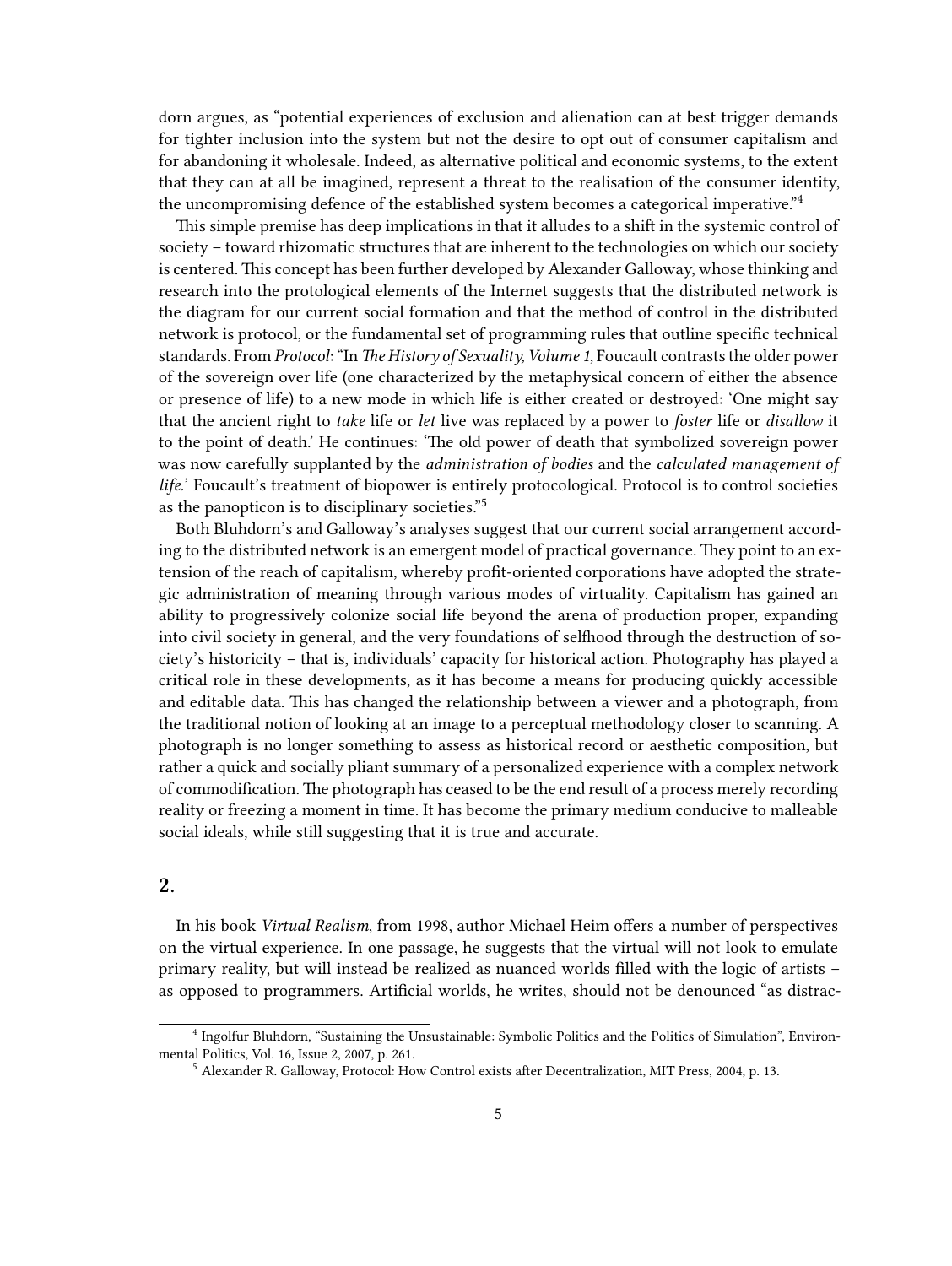tions from the real world we inhabit," an argument which he rejects as a Luddite extremist view of technological development.<sup>6</sup> In many ways, our abstract, virtualized worlds have become as fundamental as our physical lives. One need only experience cyberbullying or consider the virtualization of the economy to understand the real-life implications of our digital experiences. Such experiences have also become less aesthetically abstract. In fact, simulation has often become so 'real' to us that it is hardly recognizable. Its presence in our lives can pass unnoticed. Images produced with simulated photography, for instance, appear as often as other forms of representation. In the cases of advertising and commercial cinema, we're likely to encounter the simulated image more frequently than the actual, be it in the form of a cascading wall of water or the image of a Nike shoe. The images are so real in appearance that viewers may not realize that the photographs they see, for example in an Ikea catalogue, are virtual representations of idealistic rooms whose images were produced outside the nagging constraints of the furniture's physical production.

Like the introduction of roll film in the 1880s and the inclusion of digital cameras on the smartphone, photography has historically been defined by praxis and accessibility. For that reason, we could reasonably expect the simulated photograph's relationship to an economy of speculation to be maintained as it becomes a more commonplace and accessible method of image production for everyday users. For instance, rendered images of CAD drawings have recently posed a problem on Kickstarter, prompting the company to ban photo-quality images that could be mistaken for the final product.

It's important to consider the differences between a photograph created with a computer program and one captured by a camera in order to give some context to the logical trajectory of these technologies. Despite all the algorithmic image processing that happens in contemporary cameras, the basic principle of a camera is that it records what's in front of it. The abnormalities of the physical world are still represented in the raw data acquired by the camera, and these imperfections must be removed, if desired, using software by a computer operator. By extension, our ability to change these images is therefore mitigated by ethical judgements.

With the simulated photograph rendered via software, however, it's possible to create the perception of reality without imperfections. As with every simulation, the idea of the technical apparatus of photography is still present, and the act of capturing a specific moment still exists – implying a degree of photographic authenticity. This kind of aesthetic idealism is perhaps echoed most closely by the depiction of the human form in the classical Greek era, when figures were rendered as superhuman "representatives of power, the perfect beauty and goodness which can only exist in forms and ideas according to Plato."<sup>7</sup> For its part, the simulated photograph depicts an ideal reality with objects and environments imbued with power and perfect beauty in the same fashion as Greek idealism and lends to its author an unlimited combination of potential images.

According to these distinctions, the simulated photograph has and will continue to develop deep connections to the way in which we validate and reify our primary reality. It also suggests the ways in which we will inevitably look to lead more virtualized lives. These common examples of the uses of the simulated photograph are reminiscent of the imagery evoked by Jean Baudrillard in his seminal work *Simulacra and Simulation*, from 1981. The contemporary sim-

<sup>6</sup> Michael Heim, Virtual Realism, Oxford University Press, 1998, p. 48.

<sup>7</sup> Percy Gardner, Idealism in Greek Art, in: The Art World, Vol. 1, No. 6 (March 1917), pp. 419–421.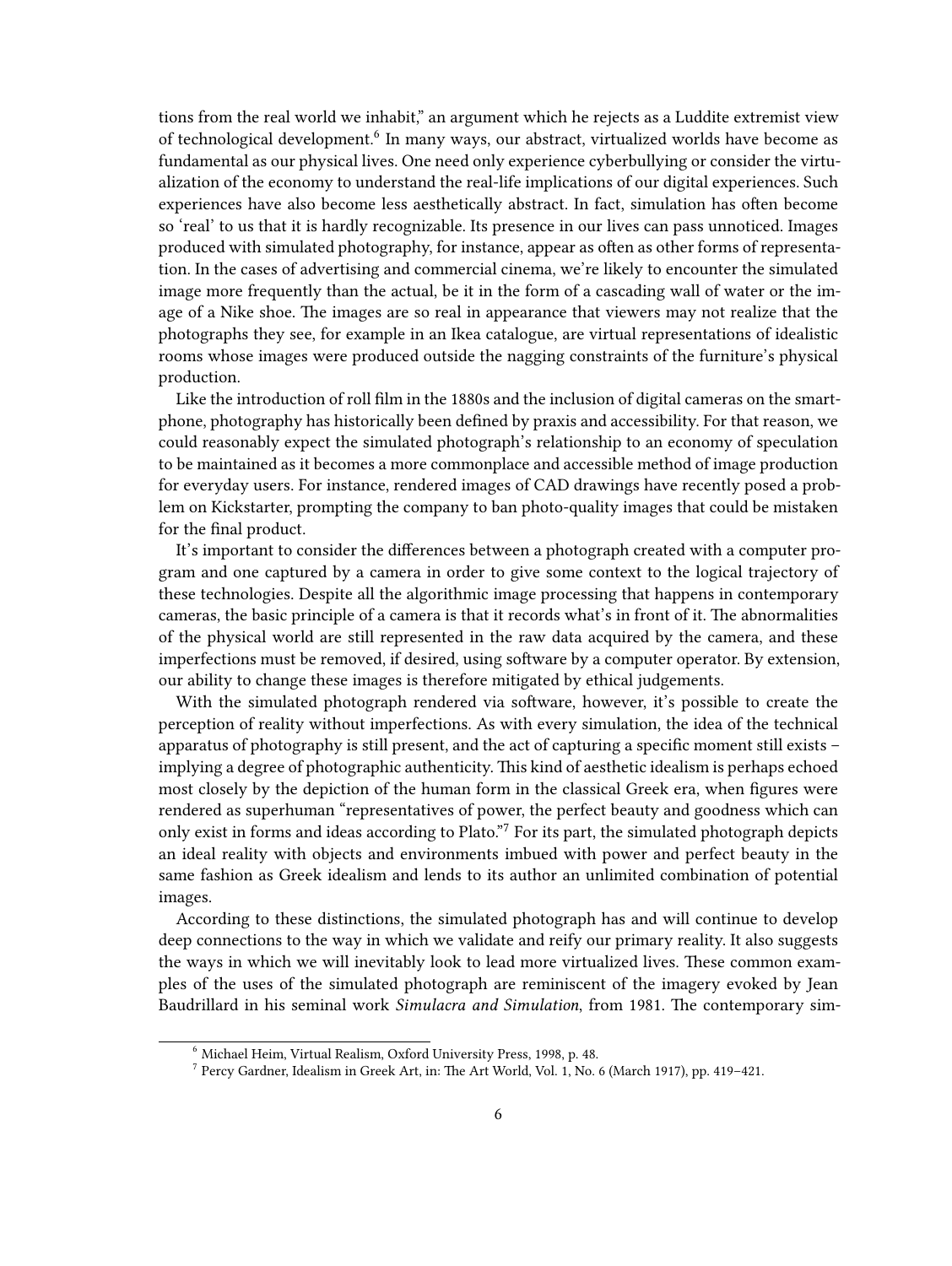ulated photograph realizes the collective imagination that existed around the time Baudrillard wrote the fourth, late-capitalist phase of his philosophical treatise. It typifies the idea of simulacra depicting with fidelity a reality of its own. Baudrillard describes the nuanced differences between simulation and representation and the former's eventual paradoxical philosophical position, stating: "Representation starts from the principle that the sign and the real are equivalent (even if this equivalence is Utopian, it is a fundamental axiom). Conversely, simulation starts from the Utopia of this principle of equivalence, *from the radical negation of the sign as value*, from the sign as reversion and death sentence of every reference. Whereas representation tries to absorb simulation by interpreting it as false representation, simulation envelops the whole edifice of representation as itself a simulacrum."<sup>8</sup> Baudrillard contends that in simulated reality, referents refer only to other referents and enter into a relationship that no longer purports to be representative of real experience. In this condition, real experience is portrayed as naive and lacking in a kind of self-reflexiveness. This derives from a state of 'hyperreality', where the sign conditionally becomes more real than whatever it represents. Within Baudrillard's analysis, hyperreality manifests our contemporary condition, which obscures essential societal relationships between reality and simulacra in a way that enables its manipulation by media, multinational capitalism, urbanization and other modalities of power. Although Baudrillard's analysis has become almost commonplace, its irresolvable logic is no less pertinent. As portrayed by Bluhdorn, to live with simulation or virtuality is to search for ways to stabilize our lives in systemic unsustainability. When our narratives or our referents collapse, we don't necessarily disregard them, but seek meaning in them by their incongruent recombinations. In our attempts to preserve our sense of a status quo, we seek tighter societal inclusion, since any attempt to abandon it would represent an attack on our own self-realization.

#### <span id="page-6-0"></span>**3.**

Michael Heim continues, in *Virtual Realism*, by describing the technical apparatus of the virtual as it was in 1998. In one poignant paragraph, he describes the head-mounted display (still our current setup for virtual reality technology) with overtones of a creepy dystopian vision, of a symbiosis between user and apparatus. "The head-mounted display (HMD) resembles the hood placed over a trained falcon's head so it doesn't fly away. The HMD allows the user no choice but to ignore the distractions of the surroundings. The HMD uses tiny light-weight stereo binoculars to display computer graphics just inches in front of the eyes. The earphones built into the helmet allow the user to hear only the computer-controlled sounds of the virtual environment. By shutting out the primary world, the HMD forces the user to take all sensory input from the virtual world. The HMD allows you a choice of where to look, but the choices are limited to the virtual world. As you move your head, eyes, and ears, the displays and earphones present the appropriate viewpoints – all instantly calculated and recalculated by the computer.<sup>"9</sup>

Overt associations with hoods have never been particularly good. A hood implies control over the wearer. It obscures identity and is a device used in kidnapping, humiliation, torture and execution. In recent years, the hood has become a symbol of CIA torture, as images of hooded captives held in political prisons have gained notice around the world. It's hardly a surprise, then,

<sup>8</sup> Jean Baudrillard, Selected Writings, ed. by Mark Poster, Stanford University Press, 2002, p. 170.

<sup>9</sup> Michael Heim, p. 20.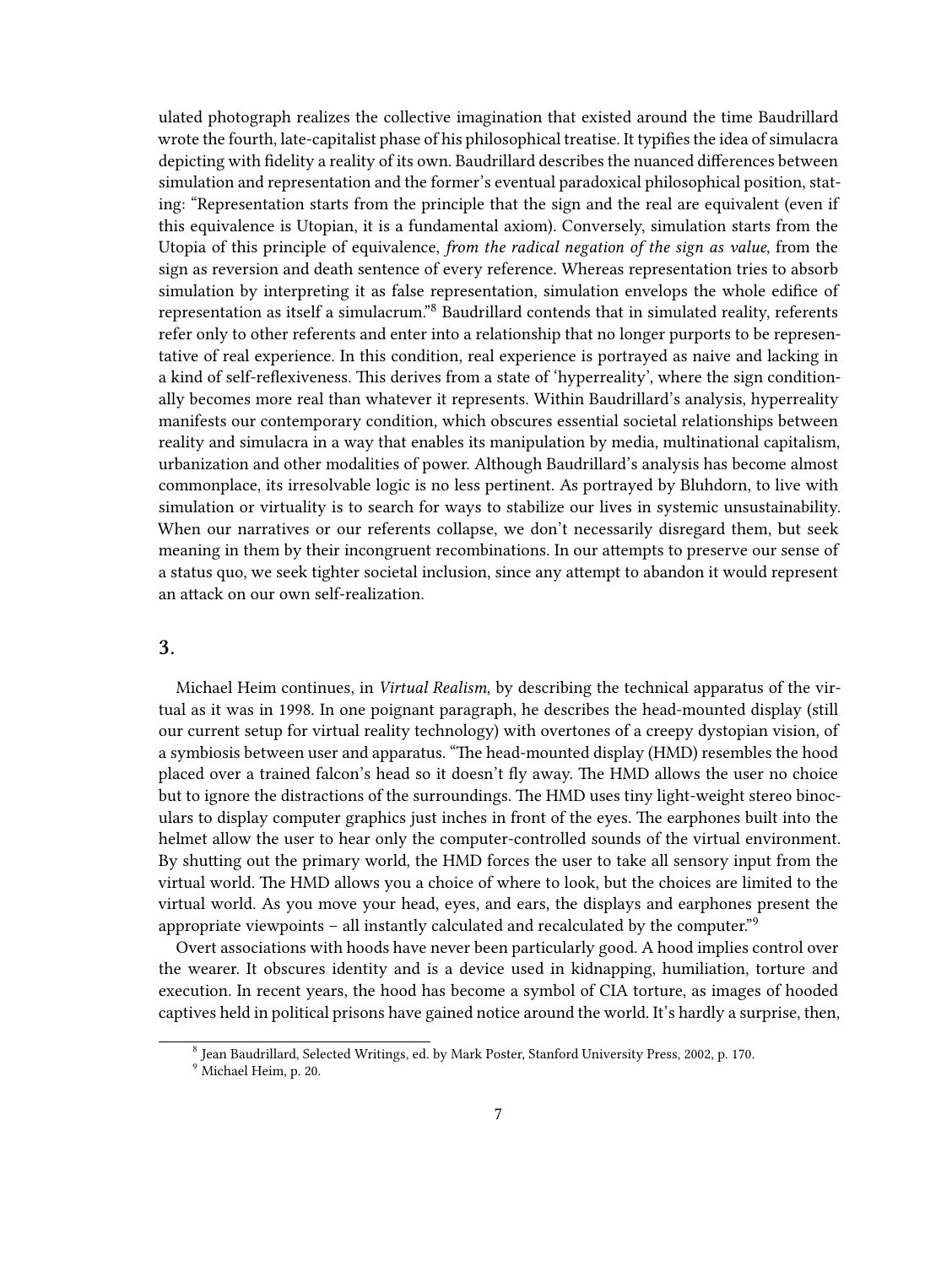that the military has a long history with simulation and virtual worlds and has designed some of the most complex and immersive environments for training or other military purposes. The flight simulator's drone legacy is arguably the most effective branch of today's military, executing the president's 'kill list' from remote locations without any chance of harm to the operator. Paul Virilio's *The Administration of Fear*, from 2012, offers a concise history of technology's relationship to militarization: "Let's remember that science started to become militarized in World War I with chemical warfare, but was only truly militarized with the H-bomb, which was on an entirely different level as an absolute weapon. We must see reality as it is. Since Hiroshima, Western democracies and the USSR, followed by Russia, and the rest of the world by means of diplomatic alliances and preferences, have lived with a military regime overshadowing political life. We can graciously recognize that this would be in democracy's interest if it wanted to be preserved, but we must also admit that it created a politically uncomfortable situation. It is even politically incorrect because democracy, under this military-scientific regime, can only survive in an illusory and very partial manner.<sup>"10</sup>

Virilio's "illusory and partial" democracy hardly needs a better illustration than our contemporary surveillance state. While it would have been hard for Heim to imagine the real-life perils of electronic surveillance in 1998, today, the well-documented ability to surveil and track entire populations is no mere fantasy from dystopian literature. The world has never seen a system of surveillance as complex and thorough as today's National Security state. And yet, society's chase after spectacle opens the floodgate to an ever-growing desire to surrender our fundamental perceptual abilities to technology, despite our knowledge that the technological capabilities to control, alter, surveil and track are already present in our lives. Why would we continue this globalized, technological assault on the very conditions that make our lives possible? The answer seems to lie between two notions: one concerning the human struggle to find meaningful relationships and the necessity to find stability inherent to all living systems; and the other complicated by the myth of progress, of an idealized, augmented consciousness – that just a bit further down the road we'll have the mental and physical capacity to deal with those problems of the here and now created by the limits of science as we know it.

#### <span id="page-7-0"></span>**4.**

In a 1994 text titled *The Political Economy of Virtual Reality*, Arthur Kroker makes the argument that, "The state, under current conditions of pan-capitalism, functions to administer austerity to a population that has been conditioned in hi-tech consumer economies to desire a virtual paradise […] Virtualized economy is an economy of disappearances: the disappearance of the main factors of capitalist production (labor and products most of all), and the disappearance of the key *relations* of production (the class system of classical capitalism). Not even an *economy* any longer, but the vanishing of the economic into a global virtual space of telematic transactions: a wired economy that quickly dissolves products into relational processes, labor into networks of cybernetic knowledge, and consumer 'purchasing power' into *political opportunities* for policing interventions by the austerity state through consumption taxes. In the age of virtuality only speed of circulation matters. A nomadic economy that is already post-economic: where capitalism is

<sup>&</sup>lt;sup>10</sup> Paul Virilio, The Administration of Fear, Semiotext(e), 2012, p. 22.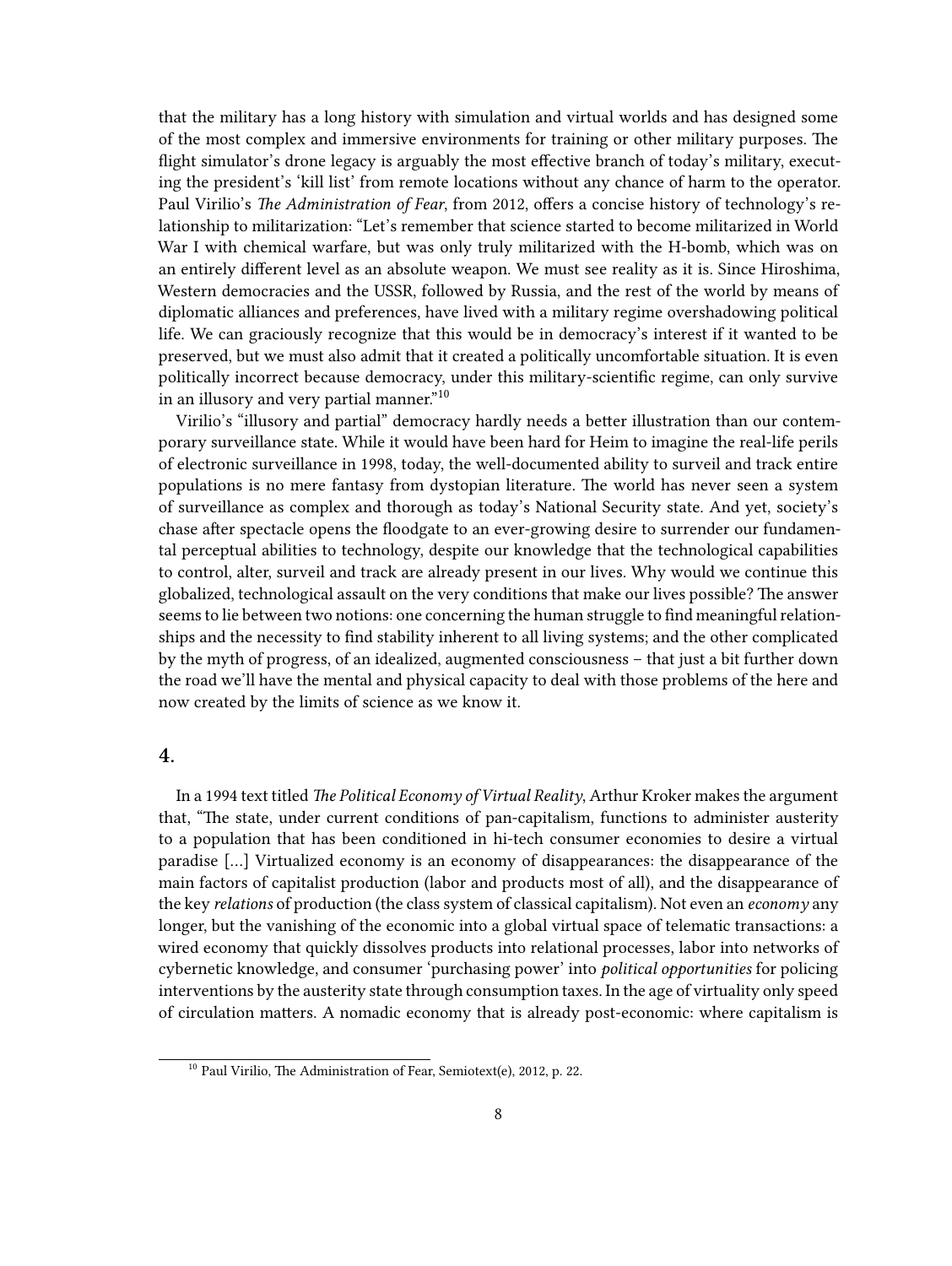preserved as a mise-en-scene distracting the eye from the liquidation of the real material relations of production and the triumph of the virtualized commodity-form."<sup>11</sup>

After the systemic failure of the global banking system and its swift reinstitution, Kroker's analysis seems more realistic than it might have at the dawn of our digital consciousness. The virtual world has in many ways become more important in our daily lives than in those of its human operators, which has resulted in the realization of a hyper-capitalism between complex networks. This is at odds with an idealist/populist vision of our technological future once proposed by the Internet's own authors and advocates. The simulated photograph is situated within this theoretical landscape – a potentiality of the systematic camera (a method of creating images without physical constraints), and the reification of a techno-idealism. The simulated photograph reflects our society's desire to maintain institutions of power and influence regardless of their logical shortcomings and systemic failures.

Despite some changes in the relationship between an image and its physical form, photography has been unable to shed its fundamental industrial nature. As a whole, its output has shifted from printing to the use of devices that necessitate frequent technological upgrades. The evolution from paper coated in a rare earth material (silver is the foundational element for all photographic papers) to electronics thus extends photography's legacy of externalizing the toxicity of the image. The future of photography, like the future of all technology, is in confronting these externalities. How can we live in a society with an ever-increasing desire for every facet of life to be mediated by technology and yet expect to live in a world without the devastating environmental impact of the industrialism needed to sustain it?<sup>12</sup> This implicates the virtual in a dramatic way. If we can easily overlook injustice or other social ailments, then the continuation of status quo capitalism is no longer problematic. Living with a virtual world obscures our relationship to our subjective physicality and results in a precarious world view perhaps epitomized by Microsoft's newest slogan, "When you change the way you see the world, you can change the world you want to see" – a perversion of Gandhi's "be the change you want to see.

This shift in ideological perception is also reflected in the contemporary philosophy blogosphere, as many allude to the potentialities of philosophical systems described in speculative realism and object-oriented ontology. Interestingly, the very existence of these philosophies might be attributable (at least initially) to the virtual itself, as its development as a movement and its continuing propagation occurred largely through the Internet. This decentralized method of development has shaped the ontological dimension of these projects and presupposes that the Internet is a transparent channel for transmission, rather than a medium that endorses, shapes and creates certain ways of thinking and relating to things. In developing philosophical perspectives through software, blogs, tweets and the like, it is hardly coincidental that what may be the first Internet or born-digital philosophy has characteristics that suggest the underlying ideological principles of these platforms and corporations.

These observations present interesting political challenges to these philosophies, prompting Alexander Galloway to write, "(1) If recent realist philosophy mimics the infrastructure of con-

<sup>&</sup>lt;sup>11</sup> Arthur Kroker, The Political Economy of Virtual Reality: Pan-Capitalism, CTHEORY, 1994. Online at: http:// www. ctheory.net/articles.aspx?id=49.

 $12$  From a white paper issued by the Chinese cabinet: "Excessive rare earth mining has resulted in landslides, clogged rivers, environmental pollution emergencies and even major accidents and disasters, causing great damage to people's safety and health and the ecological environment." Quoted in: "China, Citing Errors, Vows to Overhaul Rare Earth Industry", The New York Times, June 20, 2012.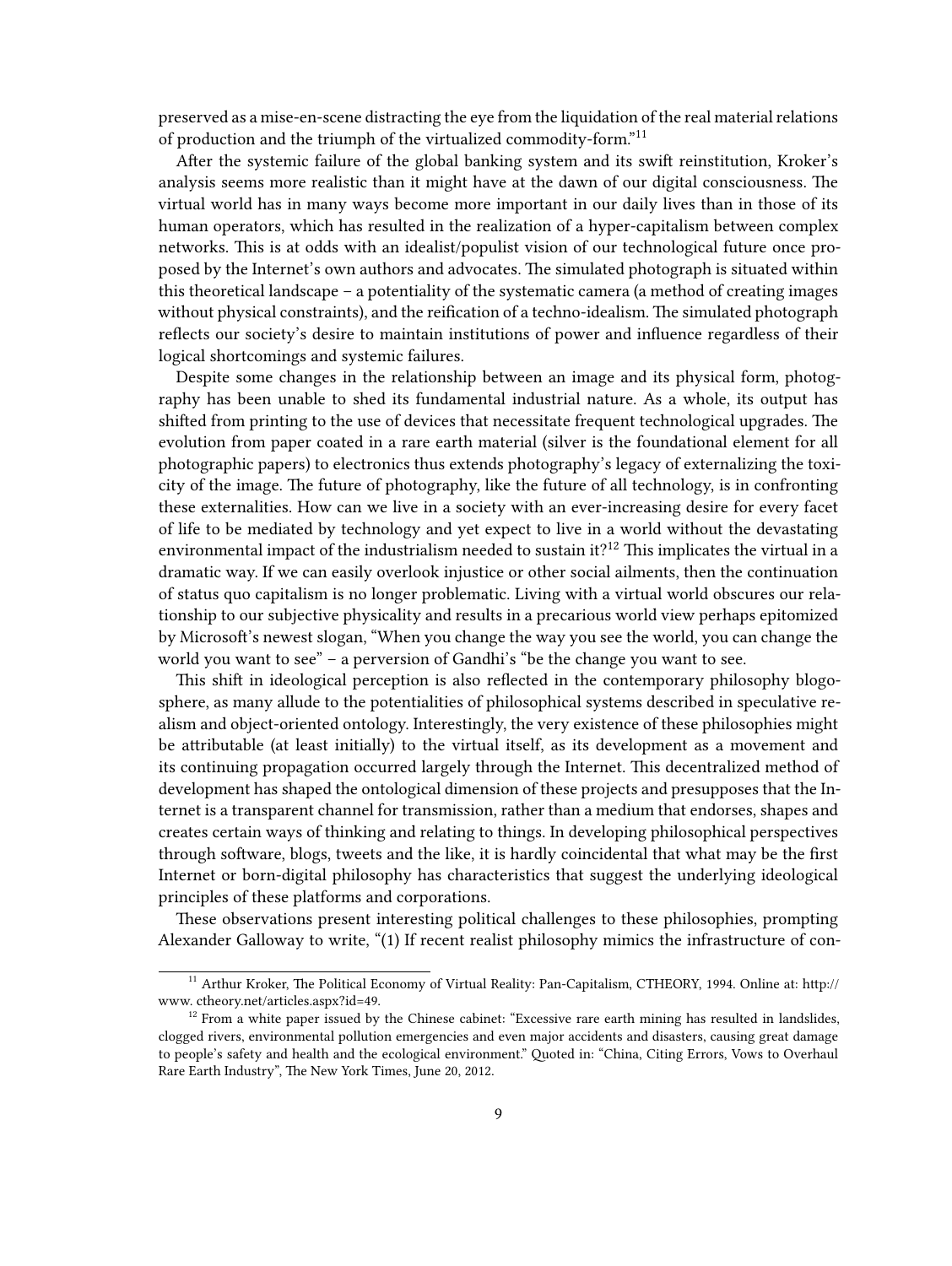temporary capitalism, should we not show it the door based on this fact alone, the assumption being that any mere repackaging of contemporary ideology is, by definition, anti-scientific and therefore suspect on epistemological grounds? And (2) even if one overlooks the epistemological shortcomings, should we not critique it on purely political grounds, the argument being that any philosophical project that seeks to ventriloquize the current industrial arrangement is, for this very reason, politically retrograde?"<sup>13</sup>

Galloway concludes that article, "The Poverty of Philosphy: Realism and Post-Fordism", by making the important distinction between materialism and realism, pointing out that materialism must be historical and critical, whereas realism tends to be ahistorical. By historicizing object-oriented ontology, we are able to discern the links between the underlying computational capitalism and its theoretical and philosophical manifestations.

This is where the simulated photograph is located. In equal parts a relic of a now past industrial society and the basis of a new form of communication justifying a new era of post-industrial extraction, it points to the notion that informational societies are not a break from the past, but are indebted to historical forms of regulation and power.

#### <span id="page-9-0"></span>**5.**

Our inevitable climate future is becoming increasingly obvious. Statistics documenting catastrophic climate change are now relatively common in the media. A parade with politicians and celebrities was organized in New York City to mark the topic's official induction into canonical liberal politics.<sup>14</sup> In an official report from 2004, the Pentagon paints a saber-rattling image – as *The Guardian* described it: "Major European cities will be sunk beneath rising seas […] nuclear conflict, mega-droughts, famine and widespread rioting will erupt across the world."<sup>15</sup> According to the World Wildlife Foundation's Living Planet 2014 report, in the last forty years – from 1970 to 2010 – the Earth has lost over half of its wildlife population.<sup>16</sup> In March 2015, the entire globe broke 400 ppm in carbon dioxide levels.<sup>17</sup> Even more disturbing is the notion that we have already reached the tipping point and are just now feeling the effects of old emissions. It will take decades for current emissions to take their full effect. Even if emissions stopped immediately, existing gases would contribute to global warming and rising sea levels for at least one thousand years, further destabilizing the ecological balance and triggering a chain of events that would be catastrophic, despite our best attempts at mitigation.<sup>18</sup>

A recent Stanford University study from the Virtual Human Interaction Lab revealed that when people interacted with a virtual version of themselves at an old age, and were then asked if they were more likely to save money for retirement, the majority answered yes.<sup>19</sup> Although a rather casual method of experimentation, the idea that people are willing to change their behavior after even a brief encounter with simulated reality has significant implications. These simulated

<sup>&</sup>lt;sup>13</sup> Alexander Galloway, "The Poverty of Philosophy: Realism and Post-Fordism", Critical Inquiry, Winter 2013.

<sup>&</sup>lt;sup>14</sup> "Largest Global Call for Climate Action in History, Nearly 400,000 march in NY, events in over 150 countries", a press release from People's Climate March, published on September 21, 2014.

<sup>&</sup>lt;sup>15</sup> "Now the Pentagon tells Bush: climate change will destroy us", The Guardian, February 22, 2004.

 $^{16}$  Available for download at: [wwf.panda.org.](http://wwf.panda.org/about_our_earth/all_publications/living_planet_report/)

<sup>&</sup>lt;sup>17</sup> "Atmospheric carbon dioxide hits record high", EarthSky, May 6, 2015.

<sup>&</sup>lt;sup>18</sup> "Climate Change 2007", Intergovernmental Panel on Climate Change, p. 17.

<sup>&</sup>lt;sup>19</sup> Dorothy Pomerantz, "Rethinking Old Age", Forbes, November 10, 2007.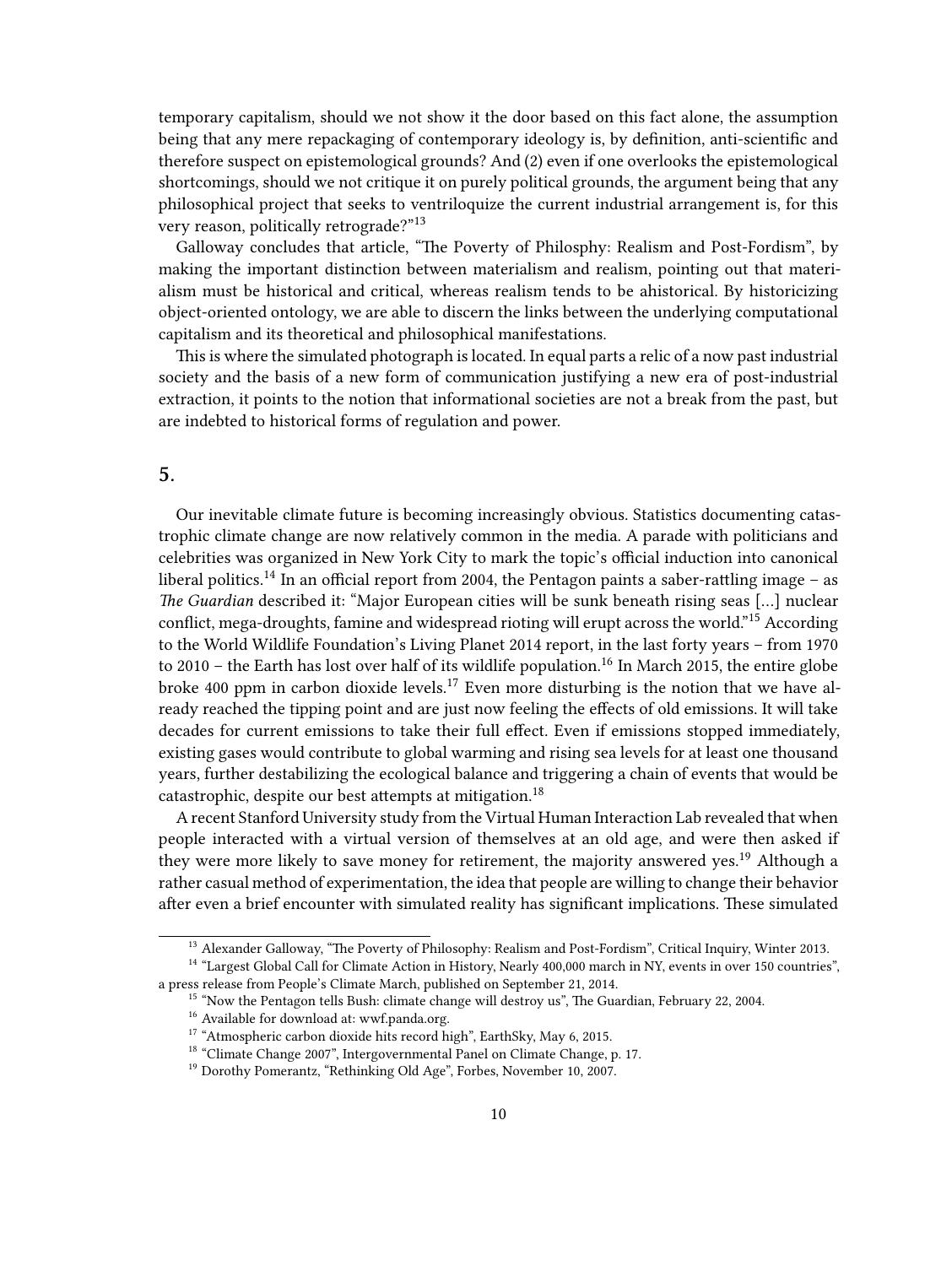experiences in fact open the possibility for a shift in human psychology and reasoning. Ideal virtual worlds are not only an effective means of masking our primary reality, they also suggest to the human psyche that with the aid of technology, we have the capacity to preserve current conditions as well as a version of capitalism by geo-engineering the climate.

Recent academic scholarship and several paneled conferences on climate engineering have suggested that there might be ways to concisely hack the climate to save ourselves from catastrophe.<sup>20</sup> Some believe that we will at some point develop inexpensive technologies that can alter the atmosphere – or materials that can be placed in the oceans or other remote areas of the world to absorb carbon emissions. But such strategies could have enormous repercussions, and many believe that, at best, they would offer a short-term fix to a systemic problem.<sup>21</sup> Far from being reliable science, these thought experiments generally offer almost inconceivable solutions to systemic problems. And most of them are premised on the fact that we would have to experience catastrophe (as if we could agree on what that would be) before implementing them. To seed clouds in the sky with giant sprayers autonomously traversing the ocean at a scale that would produce results, for instance, would rely on systems of government with a level of consolidated power only witnessed under totalitarianism or states of exception during wartime.

While it seems logical to expect some future scientific intervention in the climate crisis, research has dispelled the efficacy of these propositions and refuted many of their claims. One such paper argues, "The realization that mitigation efforts to reduce carbon dioxide emissions have, until now, been relatively ineffective has led to an increasing interest in climate engineering as a possible means of preventing the potentially catastrophic consequences of climate change. While many studies have addressed the potential effectiveness of individual methods there have been few attempts to compare them. Here we use an Earth system model to compare the effectiveness and side effects of afforestation, artificial ocean upwelling, ocean iron fertilization, ocean alkalinization and solar radiation management during a high carbon dioxide-emission scenario. We find that even when applied continuously and at scales as large as currently deemed possible, all methods are, individually, either relatively ineffective with limited (<8%) warming reductions, or they have potentially severe side effects and cannot be stopped without causing rapid climate change. Our simulations suggest that the potential for these types of climate engineering to make up for failed mitigation may be very limited."<sup>22</sup>

As we have seen with other neoliberal political strategies relating to the economy as well as climate change, however, neither a scientific nor an academic consensus necessarily has a tremendous ability to affect political decision-making. The contemporary neoliberal manifestation of unrestricted capitalism and the 'market knows best' ideology will certainly make climateengineering an enticing option as the mitigation of the climate crisis becomes a burgeoning market. As with the stock market, complex networks and technologies of speed will dictate an ecological intervention via technology in ways that could potentially discount the disastrous effects on human lives, as happened with rampant foreclosures and the implementation of the austerity state following the 2008 financial crash.

<sup>&</sup>lt;sup>20</sup> "Climate Engineering: In from the Cold", Harvard Gazette, February 20, 2015. Online at: [www.nature.com.](http://www.nature.com/ncomms/2014/140225/ncomms4204/full/ncomms4304.html)

<sup>&</sup>lt;sup>21</sup> David P. Keller, Ellias Y. Feng and Andreas Oschlies, "Potential climate engineering effectiveness and side effects during a high CO2-emission scenario", Nature Communications, Article No. 3304, 2014.

 $^{22}$  Ibid.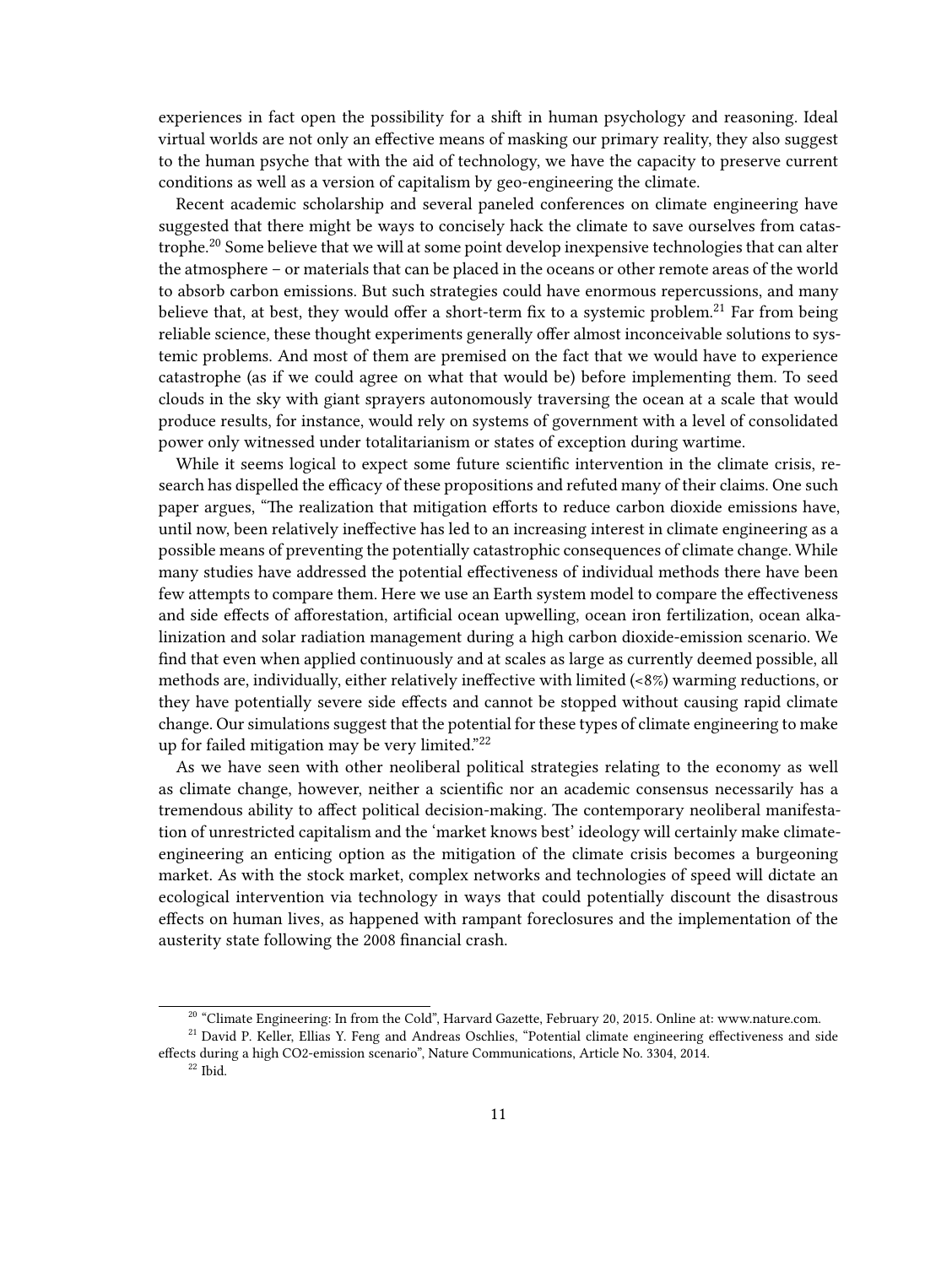While many have questioned the validity of progress, there's nothing inherently wrong with the concept. Instead, problems arise in that the contemporary culture around progress (today realized by the prosthetic possibilities of technology) justifies behavior inconsistent with an egalitarian society. Here, too, Virilio makes a particularly interesting point in speaking to the propaganda of progress ideology: "The damage of progress is the damage caused by propaganda. I have always said that I am not against new technologies; I am only against promoting them. How can we not be alarmed by the media storm that erupts with each new product released with an apple as its logo? The media provides free promotion and participates in the mass illuminism which is at a far remove from information. It explains how augmented reality is passed off as progress in itself. Whereas these new perceptions come at a cost: the loss of a part of the field of perception, since augmented reality is nothing more than accelerated reality."<sup>23</sup>

Affirmations of Futurism are commonly made in current conversations centered around technology and speculation. An art movement, Futurism originated in the circles around Filippo Marinetti in the early twentieth century. Despite being commonly understood as glorifying the age of speed and the machine, Futurism would seem to have rather contradictory conclusions. In a recent article entitled *On Art Activism*, for instance, Boris Groys suggests that the Futurists' artistic intentions may have been misconstrued by historians. While Futurism often looked to technology and modernity as subject matter, its members' interest in these aspects of culture served to show their inherent paradoxes and contradictions. Groys writes, "For Marinetti, to aestheticize technologically driven modernity does not mean to glorify it or try to improve it, to make it more efficient by means of better design. On the contrary, from the beginning of his artistic career Marinetti looked at modernity in retrospect, as if it had already collapsed, as if it had already become a thing of the past – imagining himself in the ditch of History, or at best sitting in the countryside under incessant post-apocalyptic rain. And in this retrospective view, technologically driven, progress-oriented modernity looks like a total catastrophe. It is hardly an optimistic perspective. Marinetti envisions the failure of his own project – but he understands this failure as a failure of progress itself, which leaves behind only debris, ruins, and personal catastrophes."<sup>24</sup>

Following from this case, Groys assesses the purpose of the confluence of art and activism. He argues that the philosophical concept of metanoia – or 'the reversal of the gaze', which enables contemporary art to look at its current historical period from the perspective of its end – is intrinsic to contemporary art practice. In our post-metaphysical society, justification for this metanoia lies in the multifaceted crises of technology, physicality and political economy. Groys notes, "Art seems to accept reality as it is, to accept the status quo. But art accepts the status quo as dysfunctional, as already failed – that is, from the revolutionary, or even post-revolutionary, perspective. Contemporary art puts our contemporaneity into art museums because it does not believe in the stability of the present conditions of our existence – to such a degree that contemporary art does not even try to improve these conditions. By defunctionalizing the status quo, art prefigures its coming revolutionary overturn. Or a new global war. Or a new global catastrophe. In any case, an event that will make the entirety of contemporary culture, including all its aspirations and

### <span id="page-11-0"></span>**6.**

<sup>23</sup> Paul Virilio, p. 39.

<sup>24</sup> Brois Goys, "On Art Activism", e-flux journal, No. 56, 2014.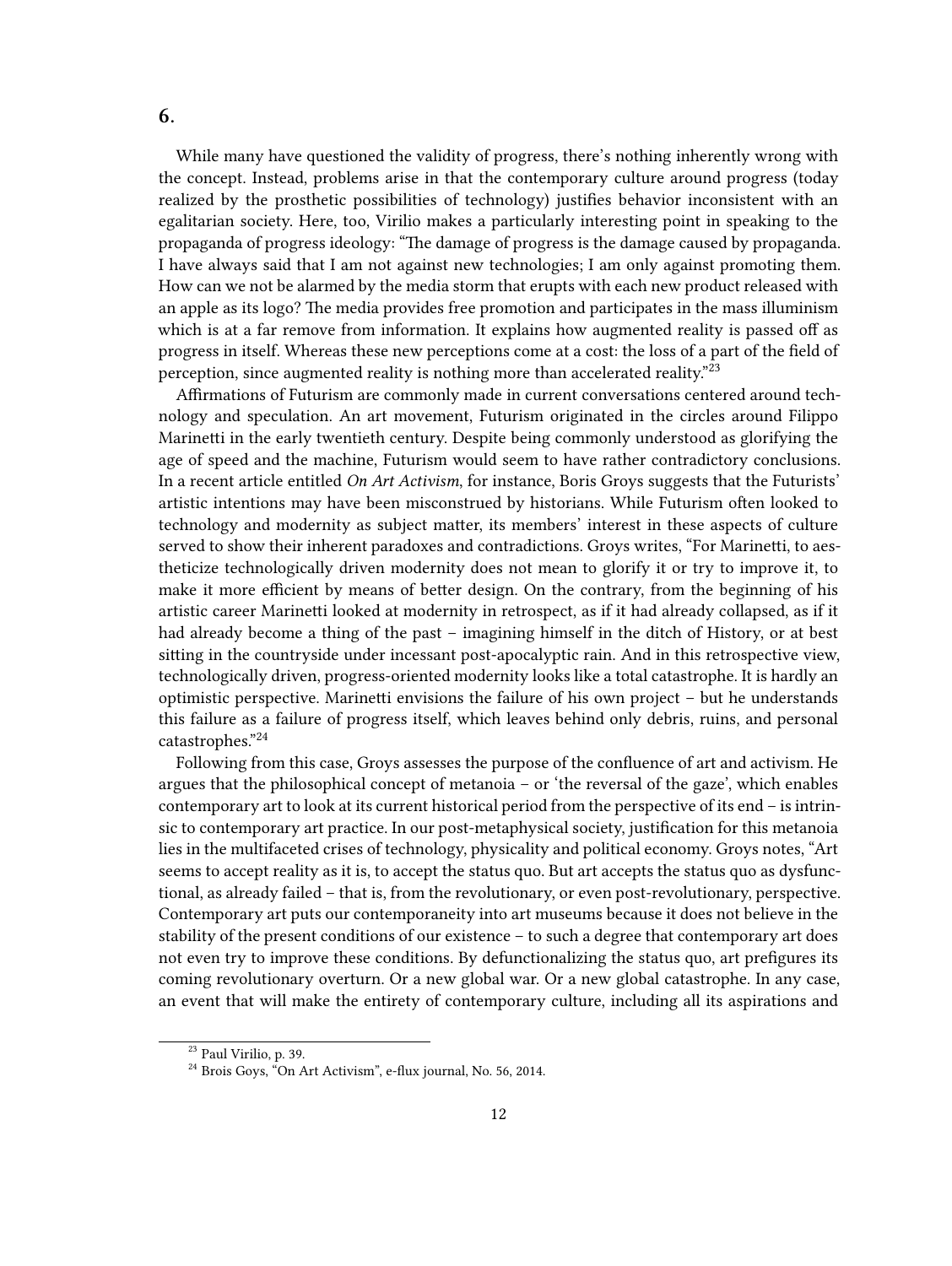projections, obsolete – as the French Revolution made all the aspirations, intellectual projections, and utopias of the Old Regime obsolete."<sup>25</sup>

If art "defunctionalizes the status quo and prefigures its coming revolutionary overturn," it implicitly creates conditions that may lead to political intervention. This intervention, however, must transcend art's categorical boundaries or risk being problematized by a late-capitalist practice and critique of symbolic politics, a practice that has become symbolically empty.

#### <span id="page-12-0"></span>**7.**

There's a test that looks for self-consciousness in animals by placing a mirror in front of them and evaluating how they react to their reflection. If the animal is able to recognize itself, then it is said to be self-aware – according to a system of consciousness that mirrors the human system of cognition. Some animals, dolphins for instance, become obsessed with their reflection and can spend great lengths of time evaluating their physique in the mirror as well as that of others in their community. It's possible to understand the human obsession with the image as it corresponds to this method of assessing consciousness. The more one is able to identify with one's own image, the more conscious the creature in our society. In a practical sense, it's logical to look to reduce ideas and objects to images in the pursuit of their own kind of metaphysical essence. However, to conflate images and objects, or perhaps combine the two, necessarily sees the domination of the image by the object, perhaps a testament to the enduring physicality of life over its philosophical understanding.

In such a way, it may be possible to better understand the objectification of images in contemporary art. As the virtual image gained fidelity and expanded across the Internet, its imagemapping techniques reached our primary reality by expanding the image onto every surface, most likely in an attempt to rationalize differences between virtual and primary reality. Along with the sort of heuristic potential to realize images and objects simultaneously, the objectification of the image also embodied our destabilized systems of representation. This disintegration of representation is paralleled by the virtual image, which is perhaps epitomized by the fidelity of the simulated photograph.

The disintegration of the image by its object is perhaps a nice allusion to the ways in which the physical can problematize our recursive forms of representation. It also underscores the notion that all forms of politics are substantiated by societal structures that are at odds with our physical transience. Our cultural interest in the politics of the image (in both historical and contemporary iterations) is representative of the turn to symbolic politics, whose function, like simulation, serves the performative regeneration of legitimacy for the purpose of the stabilization and reproduction of the political system itself. The image and the current ecological crisis allude to the same systemic problem that Ingolfur Bluhdorn addresses in his paper "Sustaining the Unsustainable: Symbolic Politics and the Politics of Simulation", "What [Murry Edelman's] model of symbolic politics cannot capture is a condition where citizens expect – in the sense of both *want* and *anticipate* – that the government does not seriously implement the demands which they, nevertheless, continue to articulate. This is a seemingly schizophrenic condition where citizens want politics to be no more than symbolic, but still complain about the democratic deficits and 'merely symbolic' politics. This form of political communication can be aptly described with

 $\overline{^{25}}$  Ibid.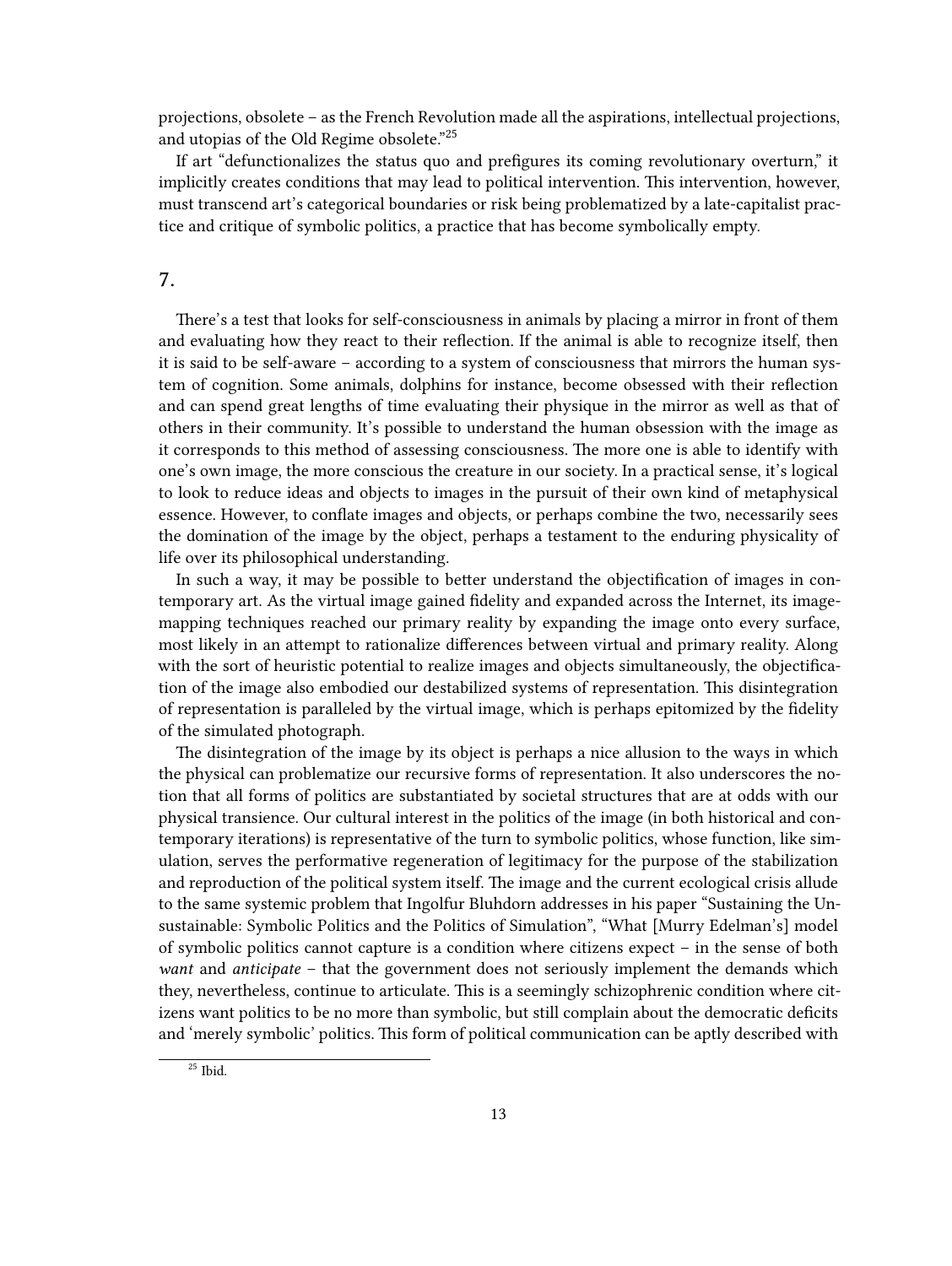Nullmeier's expression 'performance of seriousness'. It is a political game that is, arguably, characteristic of late-modern society, and that is motivated by the characteristic dilemma caused by the post-ecologist turn and the exhaustion of authentic politics."<sup>26</sup>

Bluhdorn's paper continues by addressing the inherent emptiness of the contemporary critique of symbolic politics that too often continues to rely on a simplistic conceptualization of political action that in actuality mobilizes a spectrum of layered and nuanced relationships through its realization. To relate this idea to contemporary art: To merely critique a system of commercial branding or the moral deficits of using identity and youth culture in advertising only reflects this simplistic political view of an already empty symbolic politic, which would at best suggest that real, authentic politics are being practiced at society's margins (although implausible due to the contemporary construction of identity). At worst, it positions itself with what Bluhdorn refers to as "politics of delegation" – or aligns itself with "scientific experts, charismatic leaders, non-democratic regulatory bodies or market instruments."<sup>27</sup>

In either case, while art may temporarily provide conditions allowing political and cultural intervention, such windows of opportunity may be undermined by their own "performance of seriousness" and ultimately recursive participation in our current system of symbolic politics, which Bluhdorn and others refer to as "simulated politics" (after Baudrillard).<sup>28</sup> If art cannot transcend its own redundant trajectories, it simply serves to perform the regeneration of legitimacy and reify forms of symbolic critique. The image and the ecological now share the same fundamental aspects of destabilization stemming from a daunting relationship to simulation.

In order to address the crisis of unsustainability and mitigate the threats of ecological, social and economic collapse, we would need a radical transformation. However, because of our current relationship to identity, simulation and the organization of power and governance, there is a paucity of viable alternatives and a lack of the political agency needed to deviate from our entrenched path. This is the result of the coalescing of divergent crises: Our societal structures keep us from resolving our unsustainable way of life, but require our immediate attention.

<sup>26</sup> Ingolfur Bluhdorn, p. 264.

 $27$  Ibid.

<sup>28</sup> Ibid, p. 267.